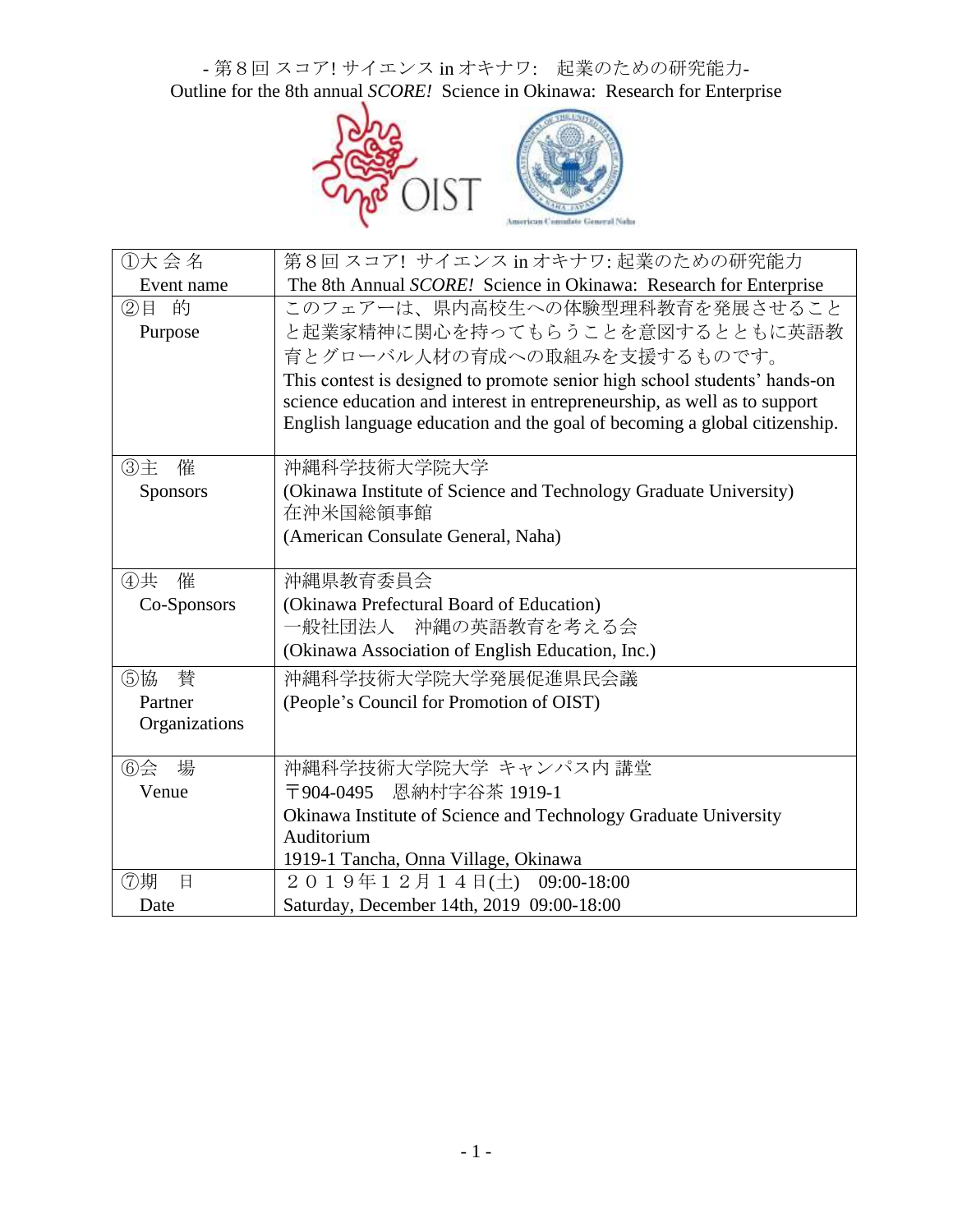| 8応募資格                | 沖縄県内の高校生及び高等専門学校に在学する生徒。但し、3年次                                                                                                                                                                                                                                                                                                                                                                                                                                                                                              |
|----------------------|-----------------------------------------------------------------------------------------------------------------------------------------------------------------------------------------------------------------------------------------------------------------------------------------------------------------------------------------------------------------------------------------------------------------------------------------------------------------------------------------------------------------------------|
| Participants         | までとする。                                                                                                                                                                                                                                                                                                                                                                                                                                                                                                                      |
|                      | This competition is open to all Japanese and American high school                                                                                                                                                                                                                                                                                                                                                                                                                                                           |
|                      | students (up to $12th$ grade) residing in Okinawa prefecture.                                                                                                                                                                                                                                                                                                                                                                                                                                                               |
|                      | 個人あるいは3人以下のグループでの共同研究も可。                                                                                                                                                                                                                                                                                                                                                                                                                                                                                                    |
|                      | Both individuals and groups of up to three students may enter.                                                                                                                                                                                                                                                                                                                                                                                                                                                              |
|                      | 学校毎の応募数の上限は設けませんが、収容人員等の制約により<br>OIST での発表数を約12チームに制限する可能性があります。申込<br>みが対応可能な範囲を超えた場合は、事前にスクリーニングを行<br>い、本選に出場するチーム、及び、ポスタープレゼンテーションに<br>出場するチームを選抜します。<br>There are no limits on the number of entries, but capacity constraints may<br>require that we limit the number of presentations (about 12 teams) at OIST.<br>If we receive more entries than we can accommodate, we will pre-screen<br>the applications and announce which team will participate in the final<br>competition or the poster presentation session. |
|                      | オリジナル研究での参加が望ましいが、他の大会に出展したプロジ<br>ェクトでも、起業に関する改良や工夫を加えた場合は受け付けま<br>す。継続研究の場合は新しいアイデアのみで応募して下さい。過去<br>のプロジェクトと重複する場合は審査対象外とします。<br>Entry with an original project is preferable. Even if a project has been<br>presented in another contest, if there are improvements or modifications<br>related to entrepreneurship, we will accept that entry. If it is a continuing<br>project, please present new ideas only. If the presentation overlaps with a<br>past project, it may be ineligible for evaluation.                |
|                      | 離島からの参加者につきましては1名に付き1万円の旅費の補助を<br>行ないます。<br>Selected participants from the outer islands will be granted a 10,000yen<br>travel expense per person.                                                                                                                                                                                                                                                                                                                                                                          |
| ⑨分野<br>Disciplines   | 物理、化学、生物、地学、応用数学、工学、環境、農業関連の研究<br>開発、コンピューター、情報通信技術及び-再生可能エネルギー<br>Physics, Chemistry, Biology, Earth Science, Applied Math, Engineering,<br>Environmental Science, Agricultural Research & Development, Computer<br>Science, Information Communication Technology, and Renewable Energy                                                                                                                                                                                                                                    |
| ⑩発表<br>Presentations | 発表時間は各 10分 (同時通訳)。各発表後 5 分の質疑応答。<br>Presentations shall not exceed ten minutes. (We will provide simultaneous<br>interpretation when needed.) Five minutes Q&A session after each<br>presentation.                                                                                                                                                                                                                                                                                                                          |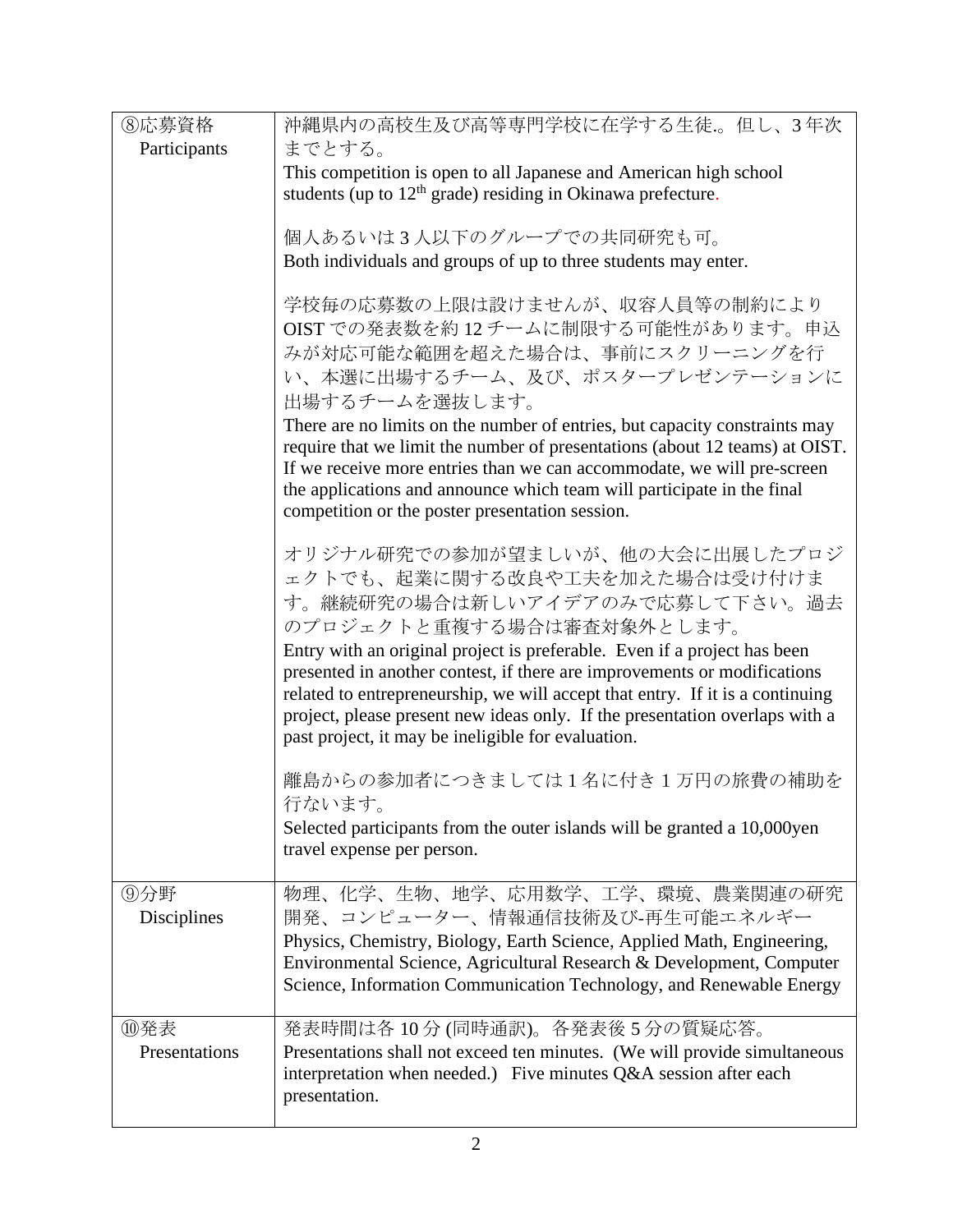|            | 発表は研究プロジェクトの概要と結果を活用した事業化や日常生活<br>をどのように向上させるか等を含めて発表して下さい。<br>The presentation should include a brief overview of a research project and                                                                                                                     |
|------------|---------------------------------------------------------------------------------------------------------------------------------------------------------------------------------------------------------------------------------------------------------------|
|            | articulate how these results can be used in business and/or to improve daily<br>life.                                                                                                                                                                         |
|            | 発表は大学院大学の講堂で大勢の観客の前で行います。発表(口頭<br>あるいは電子媒体)は大勢の観客に聞こえたり、見えるように工夫                                                                                                                                                                                              |
|            | して下さい。<br>Please note that the presentation will be in the OIST auditorium and will be<br>viewed by a large audience. Presentations (oral or electronic) should be<br>heard and viewable by all.                                                              |
| ⑪評価        | 大学院大学、米国総領事館、教育界及び産業界からなる評価委員会                                                                                                                                                                                                                                |
| Evaluation | が各発表を評価します。評価基準については、別添を参照して下さ                                                                                                                                                                                                                                |
|            | $V_{0}$                                                                                                                                                                                                                                                       |
|            | An assessment panel from OIST, the U.S. Consulate, academia and                                                                                                                                                                                               |
|            | industry will evaluate the presentations. See separate evaluation/judging                                                                                                                                                                                     |
|            | sheet.                                                                                                                                                                                                                                                        |
| ⑫表彰等       | 科学的考察と事業化や日常生活での活用を最も良く組み合わせて発                                                                                                                                                                                                                                |
| Awards     | 表した個人あるいはグループを1位から3位まで表彰します。入賞                                                                                                                                                                                                                                |
|            | 者/グループには、沖縄科学技術大学院大学でのインターンシップ                                                                                                                                                                                                                                |
|            | の機会が与えられます。                                                                                                                                                                                                                                                   |
|            | The top three entries whose presentations show the best combination of<br>scientific research and applications to business or everyday life will be<br>awarded an internship opportunity at OIST. The top three entries will also<br>be awarded extra prizes. |
|            | 副賞として1位入賞者/グループには沖縄・米国往復航空券、米国研<br>修旅行、2位入賞者/グループにはiPad、3位入賞者/グループには<br>iPad mini を贈呈します。                                                                                                                                                                     |
|            | The top four entries will also be awarded with the following extra prizes:<br>1st Place: A pair round-trip tickets from Okinawa to the U.S. and a study<br>tour to the U.S.<br>2nd Place: iPad<br>3rd Place: iPad mini                                        |
|            | 米国に国籍のあるチームが1位となった場合、米国研修旅行の代わ<br>りにiPadが授与され、次に順位が高い日本の高校のチームに研修<br>旅行が授与されます。<br>Those students who hold U.S citizenship will not receive the trip to the                                                                                                   |
|            | U.S, but will receive an iPad instead. Teams for the U.S. Department of<br>Defense schools are eligible to compete. If a DoDEA team wins first place,                                                                                                         |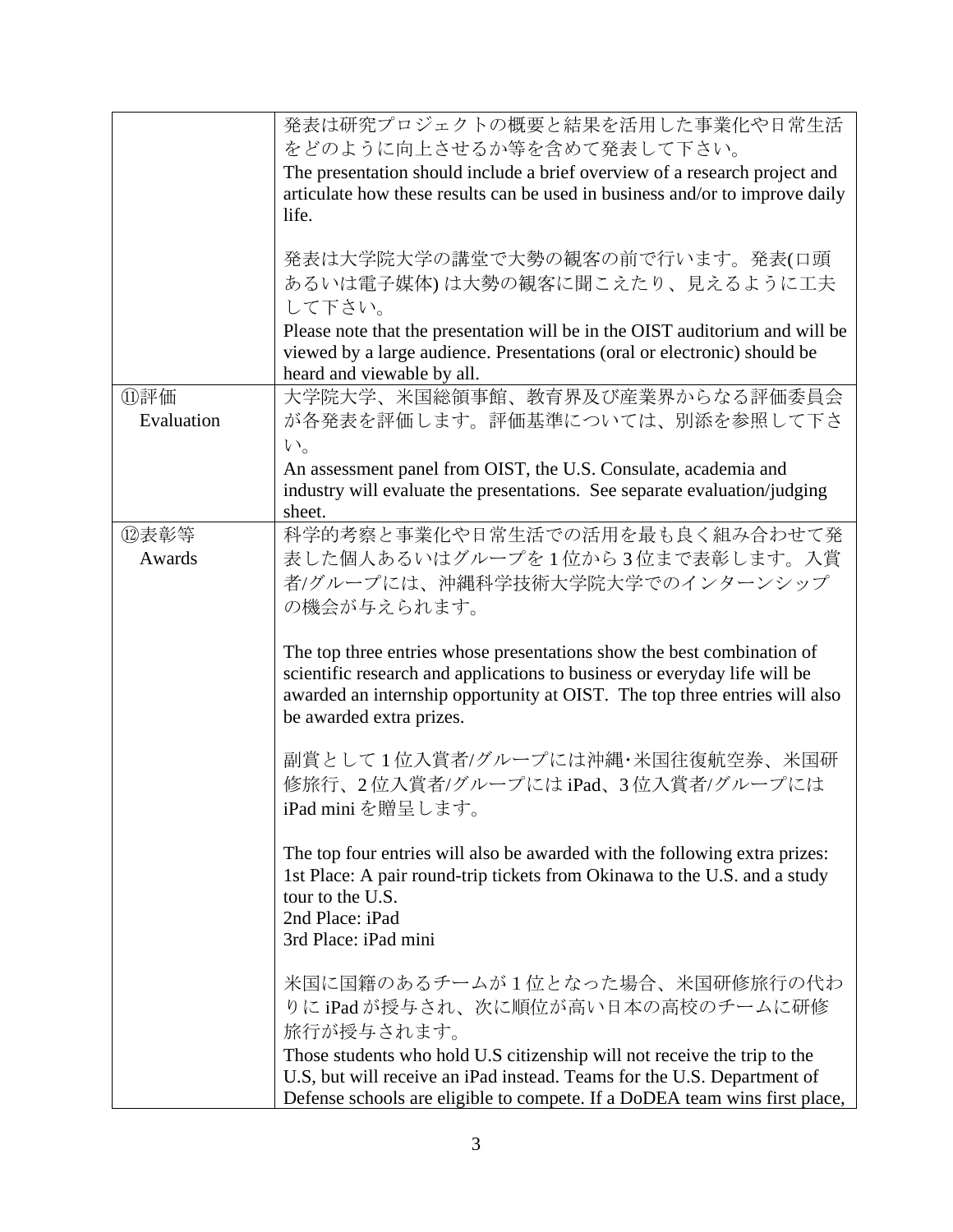|                       | they will receive iPad and the next highest place Japanese high school team<br>will receive the trip to the U.S. |
|-----------------------|------------------------------------------------------------------------------------------------------------------|
|                       | *参加者の名前や画像がメディアに掲載されることがあります。                                                                                    |
|                       | * Participants names and photographs will be shared with the media.                                              |
| ⑬申込期限                 | 2019年10月18日(金)                                                                                                   |
| Application           | 参加希望者は、2019年10月18日(金)までに、大会事務局宛                                                                                  |
| process and           | に大会用のウェブサイト(https://groups.oist.jp/ja/score)から参加申込                                                               |
| deadline              | 書とプロジェクト概要を送付して下さい。                                                                                              |
|                       | The application and abstract must be submitted to the Secretariat by                                             |
|                       | Friday, October 18, 2019 via the event website                                                                   |
|                       | (https://groups.oist.jp/score/).                                                                                 |
|                       | 2019年10月25日(金)までに本選参加の可否を大会事務局よ<br>り連絡いたします。                                                                     |
|                       | The Secretariat will notify applicants of their acceptance as soon as                                            |
|                       | possible, no later than Friday, October 25, 2019.                                                                |
|                       | 採択したプロジェクトについては、2019年11月19日(火)ま                                                                                  |
|                       | でに大会事務局宛に大会用のウェブサイトから、発表用の資料(パ                                                                                   |
|                       | ワーポイント等)を送付して下さい。採択したプロジェクトについ                                                                                   |
|                       | ての個別の指示と受領確認の通知を一緒に行います。送付後の発表                                                                                   |
|                       | 資料やプロジェクト概要の差し替えや修正は受け付けません。                                                                                     |
|                       | The presentation slides and abstract for each accepted project must be                                           |
|                       | submitted to the Secretariat by Tuesday, November 19, 2019 via the event                                         |
|                       | website; specific instructions will be provided to successful applicants                                         |
|                       | together with the notification of their acceptance. We will not accept                                           |
|                       | replacements and/or corrections on your presentation slides and abstract                                         |
| ⑭事務局                  | after your submission.<br>沖縄科学技術大学院大学                                                                            |
| Secretariat<br>Office | <b>OIST</b>                                                                                                      |
|                       | 大会用のウェブサイト(https://groups.oist.jp/score/)から大会事務局へ<br>ご連絡下さい。                                                     |
|                       | Please contact the Secretariat via the event website                                                             |
|                       | (https://groups.oist.jp/score/).                                                                                 |
| 15日程(予定)              | 受付開始<br>0900-0930                                                                                                |
| Agenda                | Registration                                                                                                     |
|                       |                                                                                                                  |
|                       | 開会式<br>0930-0945                                                                                                 |